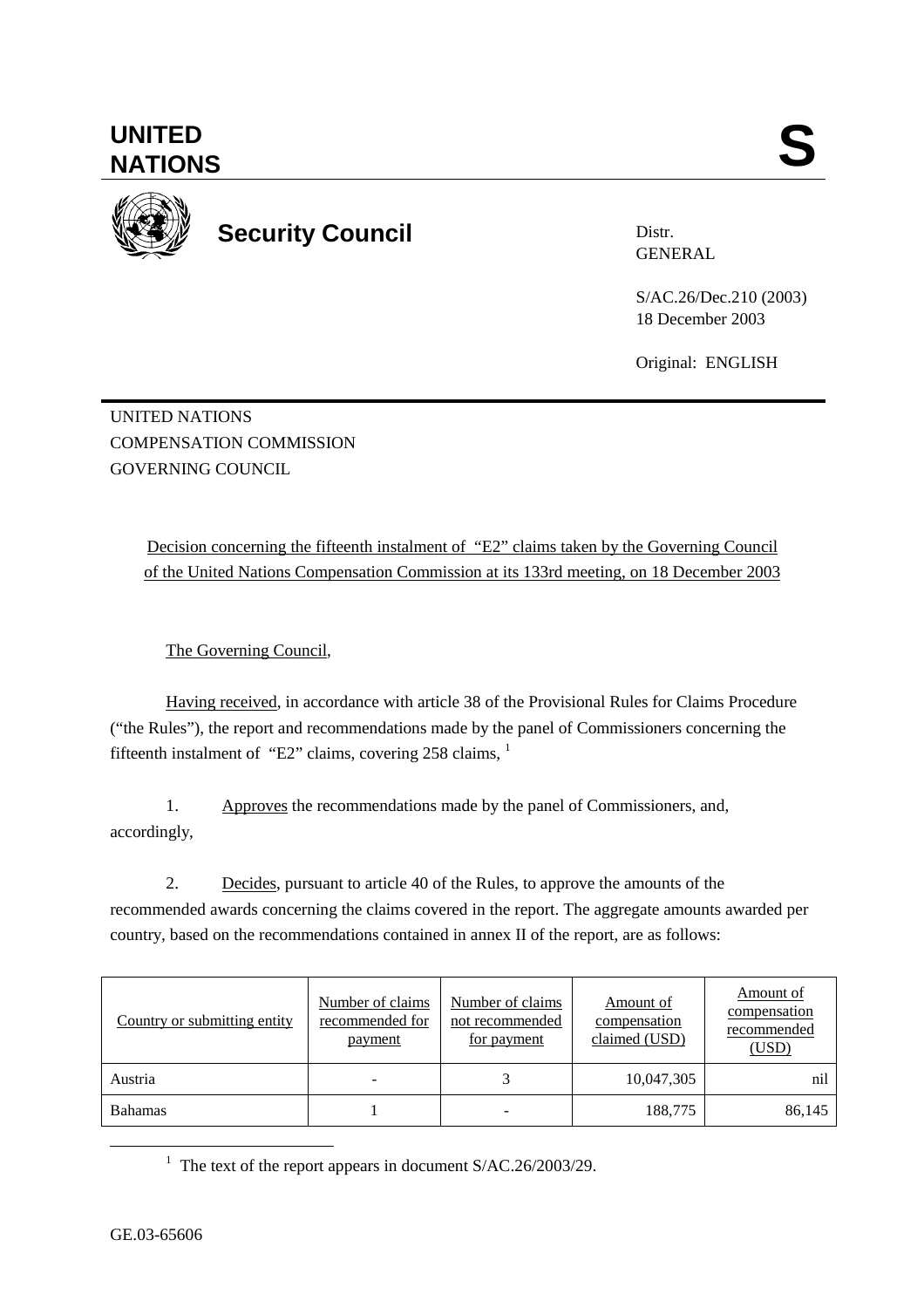## S/AC.26/Dec.210 (2003)

## Page 2

| Country or submitting entity                                  | Number of claims<br>recommended for<br>payment | Number of claims<br>not recommended<br>for payment | Amount of<br>compensation<br>claimed (USD) | Amount of<br>compensation<br>recommended<br>(USD) |
|---------------------------------------------------------------|------------------------------------------------|----------------------------------------------------|--------------------------------------------|---------------------------------------------------|
| Canada                                                        | $\mathbf{1}$                                   | $\overline{2}$                                     | 4,364,536                                  | 866,862                                           |
| Cyprus                                                        | $\overline{\phantom{a}}$                       | $\mathbf{1}$                                       | 34,799                                     | nil                                               |
| Egypt                                                         | 3                                              | 54                                                 | 82,298,002                                 | 31,301                                            |
| France                                                        |                                                | $\mathbf{1}$                                       | 21,039                                     | nil                                               |
| Germany                                                       | 14                                             | $\overline{7}$                                     | 18,844,381                                 | 799,756                                           |
| Greece                                                        |                                                | 76                                                 | 17,236,209                                 | nil                                               |
| India                                                         | $\mathbf{1}$                                   | $\overline{2}$                                     | 2,154,439                                  | 2,497                                             |
| Iran                                                          |                                                | $\mathbf{1}$                                       | 9,621,484                                  | nil                                               |
| Israel                                                        | 13                                             | $\mathbf{1}$                                       | 3,974,606                                  | 2,172,999                                         |
| Italy                                                         | $\qquad \qquad \blacksquare$                   | 3                                                  | 580,659                                    | nil                                               |
| Netherlands                                                   | $\mathbf{1}$                                   | 3                                                  | 239,777                                    | 15,385                                            |
| Pakistan                                                      | $\mathbf{1}$                                   |                                                    | 1,031,250                                  | 252,950                                           |
| Republic of Korea                                             | 3                                              | $\overline{2}$                                     | 235,302,294                                | 27,798,480                                        |
| Saudi Arabia                                                  | $\overline{4}$                                 | 3                                                  | 22,070,556                                 | 723,654                                           |
| Spain                                                         | $\mathbf{1}$                                   | 3                                                  | 3,536,424                                  | 1,398                                             |
| Sweden                                                        | $\mathbf{1}$                                   | $\mathbf{1}$                                       | 1,468,612                                  | 663,042                                           |
| Switzerland                                                   | $\overline{2}$                                 |                                                    | 218,578                                    | 83,059                                            |
| Syrian Arab Republic                                          |                                                | $\mathbf 1$                                        | 179,020                                    | nil                                               |
| Turkey                                                        | $\sqrt{2}$                                     | ÷,                                                 | 19,015                                     | 16,390                                            |
| <b>United Arab Emirates</b>                                   | $\overline{a}$                                 | $\mathbf{1}$                                       | 1,334,093                                  | nil                                               |
| United Kingdom                                                | 16                                             | $\sqrt{6}$                                         | 4,464,687                                  | 774,660                                           |
| <b>United States</b>                                          | 10                                             | $\overline{4}$                                     | 78,333,603                                 | 14,353,931                                        |
| Wong and Sons Trading Co.<br>(claim No. 4002391) <sup>a</sup> | $\,1$                                          |                                                    | 9,428,595                                  | 1,755,364                                         |
| Total                                                         | 75                                             | 175                                                | 506,992,738                                | 50,397,873                                        |

<sup>a</sup> Claim submitted directly to the Commission by the claimant pursuant to article  $5(3)$  of the Rules.

3. Notes that, as referred to in paragraph 3 of the report, seven claims were withdrawn by claimants in the course of the Panel's review of this instalment, and that one claim was transferred to a different panel of Commissioners,